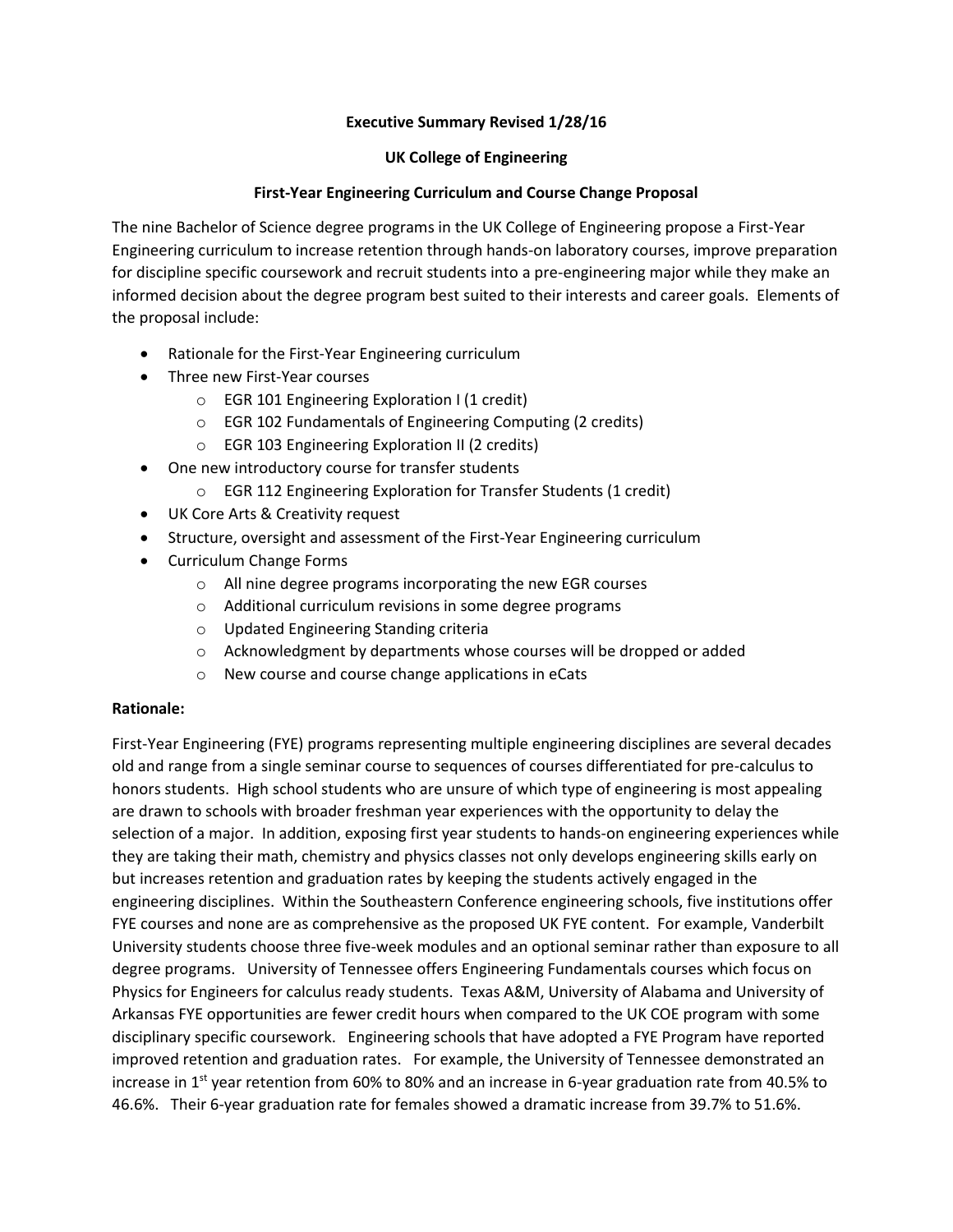Ohio State also adopted a similar program and reported an increase in 6-year graduation rate from 37% to 60% and a first year retention rate of 80%. Tennessee also reported that the grades obtained by their students in higher-level courses increased after adopting the FYE Program.

The College of Engineering is proposing a FYE curriculum where all incoming freshmen engineering students will be admitted as pre-engineering majors and will change to the pre-major of their choice during the spring registration cycle for their 2<sup>nd</sup> year classes. No additional admission criteria or enrollment limits will prevent students from declaring a major. Each program already has Engineering Standing criteria in place to ensure students are making satisfactory progress toward their degree. All students will be required to complete three Engineering courses EGR 101, 102, 103 during the first year while completing CIS/WRD, science and math classes.

Transfer students will be admitted directly to a pre-major program and enrolled in EGR 112 with other transfer students rather than EGR 101. Both 101 and 112 emphasize study skills and university resources available to help them become successful engineering students. Specific technical skills covered in EGR 101 as modules will also be used in EGR 112, however, transfer students will only need to complete the modules that fill gaps from their previous coursework. Students will not be allowed to earn credit for both EGR 112 and 101 (one or the other). If a student has AP credit or transfer credit for the programming language taught in EGR 102, they will not need to take EGR 102. We do expect everyone to take EGR 103 for the teamwork and design process experience. Transfer students will not be prevented from going forward with coursework in their major and can take the EGR courses simultaneously.

The College of Engineering section of the UK Bulletin has some inconsistencies in the way in which each degree program has presented its Pre-Major Requirements, Major Requirements and criteria for Engineering Standing. Entries in the Curriculum Change forms reflect the current information as it appears in the Bulletin, however, we would like to present a more consistent set of descriptions going forward. For example, the Pre-Major Requirements will now be the courses listed in the first three semesters of each degree program. Engineering Standing criteria are determined by the faculty in each program and calculated based on a subset of the Pre-Major courses in that program. The Major Requirements are now the required courses in semesters four through eight. As a result of these clarifications, it will be much easier for prospective students to compare and contrast their options as part of their decision to choose the UK College of Engineering and subsequently choose their major at the end of the First-Year experience.

## **EGR Courses:**

# **EGR 101 Engineering Exploration I**

1 credit Lecture Major Revision Arts & Creativity

**Course Description:** Engineering Exploration I introduces students to the creativity inherent in how engineers and computer scientists approach innovation, design and problem solving from blue sky brainstorming to implementing a solution. Students will work in teams, practice with tools of the trade (modeling, analysis and visualization), provide peer reviews and discuss ethical implications of creative endeavors. This class is also a process of personal discovery where students explore a variety of traditional and non-traditional study and learning methods, reflect on the results of using different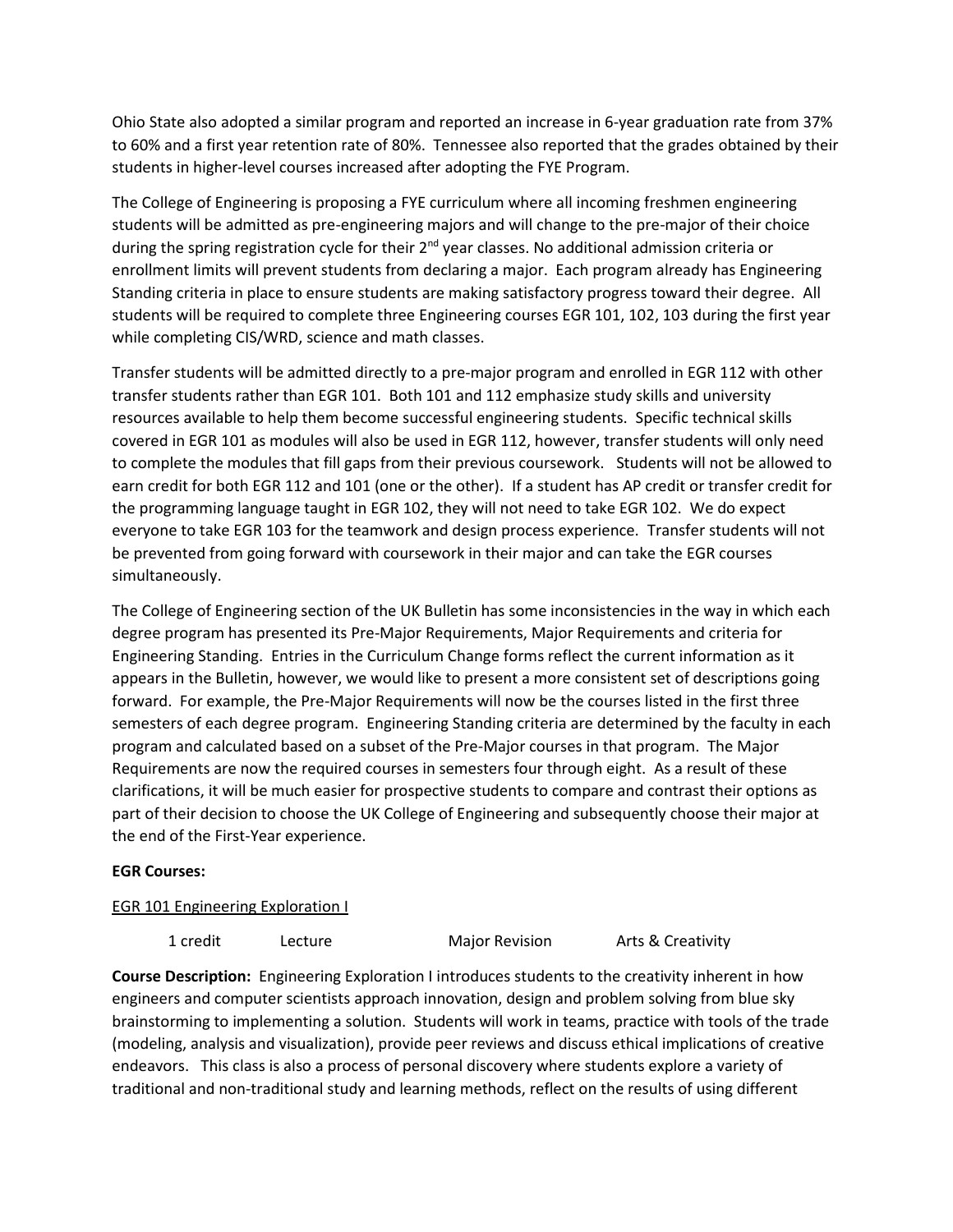methods and determine what work best for their individual learning styles and personality type. The final individual artifact is a Create Your Future project describing the student's exploration of their own talents and aptitudes, discovery process for identifying a specific discipline and a visual presentation of their career goals. Open to students enrolled in the College of Engineering.

**Prerequisites:** Enrolled in the College of Engineering or MA ACT of at least 23 or equivalent.

# EGR 102 Fundamentals of Engineering Computing

2 credits Lecture and Lab New course

**Course Description:** Fundamentals of Engineering Computing introduces students to the practice and principles of computer programming and computational problem solving. Students will engage in hands-on project-based problem solving using modern computer software and hardware, with a particular emphasis on problems and techniques commonly appearing in various domains of engineering. Open to students enrolled in the College of Engineering.

**Prerequisites:** Enrolled in the College of Engineering or MA ACT of at least 23 or equivalent.

# EGR 103 Engineering Exploration II

2 credits Lecture and Lab New course Arts & Creativity

**Course Description:** Engineering Exploration II focuses on a semester long creative engineering design project with students working in teams to apply the skills and tools introduced in EGR 101 (or EGR 112) and EGR 102. Topics and assignments include more in depth engagement with engineering tools for modeling, analysis, visualization, programming, hardware interfacing, team development, documentation and communication. Students gain experience in project management, identifying constraints, accepting and providing critical analysis, iterating to refine their work, and technical report writing.

**Prerequisites:** Prereq: EGR 102 or equivalent; Prereq or concur: MA 113

## EGR 112 Engineering Exploration for Transfer Students

1 credit Lecture New course Arts & Creativity

**Course Description:** Engineering Exploration for Transfer Students welcomes transfer students to the College of Engineering and introduces them to the creativity inherent in how engineers and computer scientists approach innovation, design and problem solving from blue sky brainstorming to implementing a solution. Students will work in teams, practice with tools of the trade (modeling, analysis and visualization), provide peer reviews and discuss ethical implications of creative endeavors. This class is also a process of personal discovery where students explore a variety of traditional and nontraditional study and learning methods, reflect on the results of using different methods and determine what work best for their individual learning styles and personality type. The final individual artifact is a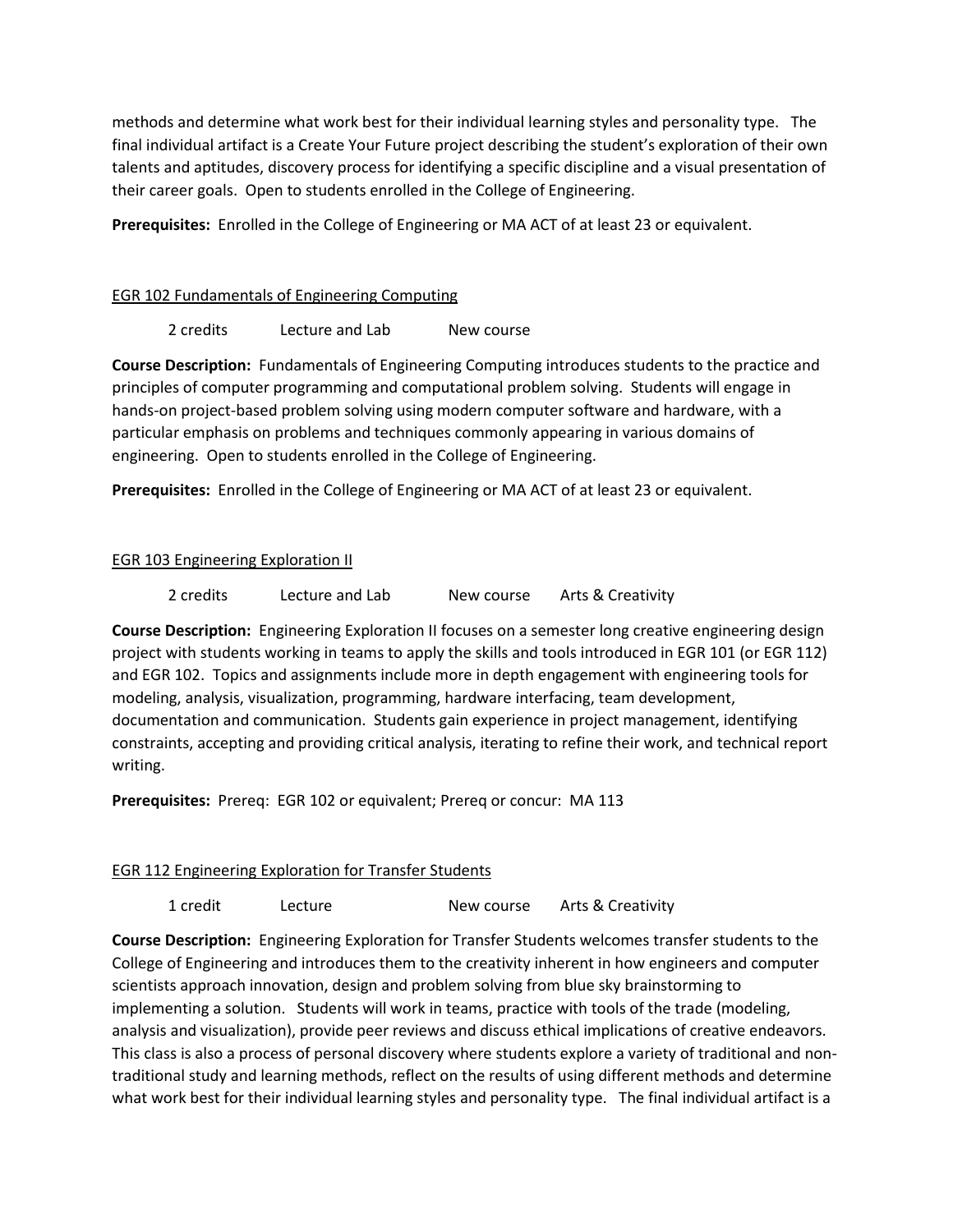Create Your Future project describing the student's exploration of their own talents and aptitudes, discovery process for identifying a specific discipline and a visual presentation of their career goals. Students who received credit for EGR 101 are not eligible for EGR 112..

**Prerequisites:** Enrolled in the College of Engineering or MA ACT of at least 23 or equivalent. Students who received credit for EGR 101 are not eligible for EGR 112.

# **UK Core Arts & Creativity Request:**

Credit for Intellectual Inquiry – Arts & Creativity is requested for EGR 101, 103 and 112 to provide students with a total of 3 credit hours from two courses. EGR 101 for freshmen and EGR 112 for transfer students include personal reflection assignments, peer feedback and an individual design project on their plans for becoming a successful engineering student. The technical tools used in all three courses are different approaches which can be used independently or simultaneously to design and solve engineering problems. Students will be introduced to disciplinary practices from all engineering degree programs, appropriate resources from each discipline and opportunities for co-curricular involvement with student organizations and local professional societies. The semester-long design project in EGR 103 will involve identifying constraints and requirements, preliminary design reviews and a critical design review where their creative output will be evaluated and feedback into refining their product. The final product will include written and graphical documentation, a working prototype and demonstration of the prototype accomplishing the goals defined at the start of the project.

Active learning methods will be used in EGR 101 and 112 to stimulate small group discussion and peer review of student success strategies, problem solving methods and team teaching of technical skills. The Design Your Process project on individual student success is a fulfillment-focused creative process encouraging students to set academic and professional goals, take personal responsibility for their progress and enjoy time on task in rigorous challenging courses. The team design projects in EGR 103 will be more constraint-focused and product-focused creative endeavors working with a somewhat limited set of materials. Risk-taking will be encouraged in the safer virtual domains of software, simulation, visualization and optimization before committing to the real world assembly of the prototype. Tools including hardware and software, and information literacy on the many aspects of design will be presented and quizzed on a weekly basis. In addition to getting involved in student organizations, students in EGR 101 will be expected to attend a minimum of four Engineering Information Sessions and reflect on the information in preparation for the Change of Major and registration for discipline specific courses.

## **Structure, Oversight and Assessment of the First-Year Engineering Curriculum:**

The FYE Curriculum is under the leadership of the FYE Program headed by Director Janet Lumpp. In the development phase, the Department Chairs and Directors of Undergraduate Studies have provided input as well as a committee of representatives from each degree program defining the technical content appropriate for each EGR course. Regular Title Series Faculty, Lecturers, Staff and Special Title Series Faculty will teach the multiple sections of EGR 101, 102, 103 and 112, along with graduate and undergraduate teaching assistants. In anticipation of a Fall 2016 launch of the new courses, the College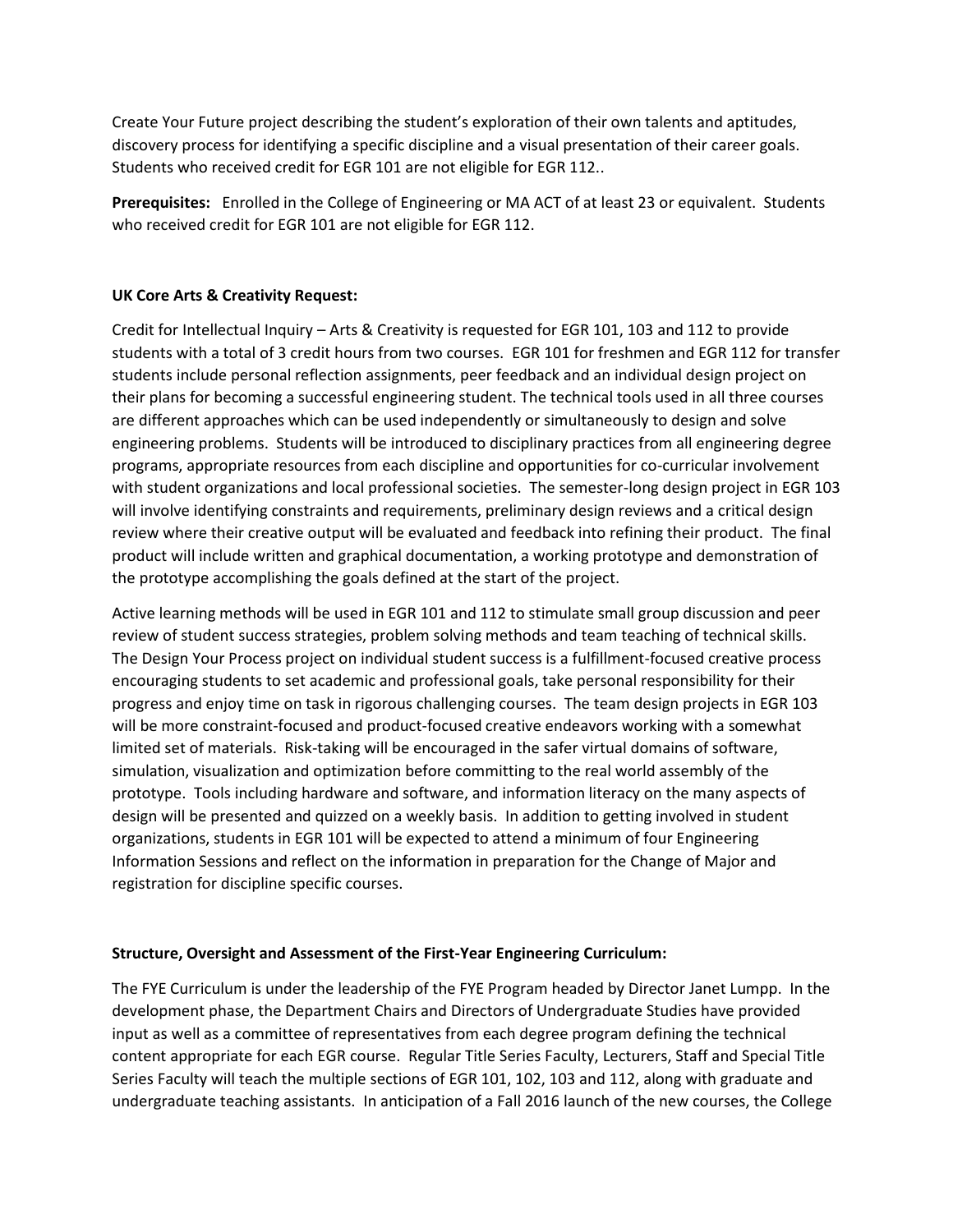of Engineering plans to hire 4 or 5 additional Lecturers and/or Special Title Series Faculty with academic appointments in departments and effort assigned by the Dean of Engineering to the FYE Program. An Advisory Committee will be formed with one tenured Associate or Full Professor representative from each engineering degree program. The Advisory Committee will conduct annual performance reviews of the Lecturers and STS Faculty, review student course evaluations and evaluate program progress toward goals set by the Dean for recruitment, retention and graduation. In addition, the Advisory Committee will help identify discipline specific content for EGR course assignments and assess how the EGR content is impacting the students and courses during the sophomore, junior and senior years. As part of the annual review process, the Director will solicit input from all of the faculty teaching sections of the EGR 101, 102, 103 and 112 courses and present the results to the Advisory Committee. The Advisory Committee may recommended changes which will then be taken to the FYE Program Faculty and Associate Dean for Administration and Academic Affairs for consideration. Changes will be subject to the appropriate College and University approval procedures which may include review by the College of Engineering Faculty as the faculties of record.

#### **College of Engineering Process and Faculty Approval**

Beginning Spring 2014, Dean John Walz and Associate Dean Kim Anderson visited a number of Universities that currently have a Freshman Engineering Program. These included Ohio State, Purdue, University of Michigan and Michigan State. On July 17, 2014, the proposal to adopt a First Year Program was discussed with the Chairs and Associate Deans at an all-day retreat. During Fall 2014 and Spring 2015, the Directors of Undergraduate Studies in the College of Engineering and a working group of interested faculty worked on both the First Year Engineering Program curriculum and the engineering courses that would be offered as part of the program. Each group met at least once a month during this time. On April 28, 2015, a College of Engineering Faculty meeting was held where the First Year Engineering Program and proposed curriculum was presented to the faculty in attendance. The PowerPoint slides were then circulated to the entire faculty for their review. Also in Spring 2015, a search for the Director of the First-year Engineering Program was conducted, resulting in the selection of Dr. Janet Lumpp and 50% appointment to the program. On May 12, 2015 a mandatory meeting with the Chairs and Directors of Undergraduate Studies was conducted with Dean Walz, Associate Dean Anderson and Dr. Lumpp to further discuss the program. At this meeting, it was decided to move forward with the plans. Dr. Lumpp met at least once a month with various stakeholders over the spring and summer of 2015 including the Directors of Undergraduate Studies to develop and revise the original two-course sequence into a three-course sequence and a pathway for transfer students. Another debriefing meeting was held with the Chairs and Directors of Undergraduate Studies on July 10, 2015. During faculty retreats and meetings in August and September of 2015, the faculty in each department reviewed the course descriptions and voted to endorse the program. The Directors of Undergraduate Studies then worked to revise their curricula and faculty again voted as recorded on the Curriculum Change forms. In October 2015, the entire package including the changes in the curricula, new courses and change in courses were reviewed by the College of Engineering Undergraduate Education Team and the College of Engineering faculty prior to being sent to the Undergraduate and Graduate Councils. In addition to College approval, the proposed Freshman Engineering Program was discussed with the Dean's Advisory Council at both Spring and Fall meetings beginning in Spring, 2014 and was very well received by members of the Council.